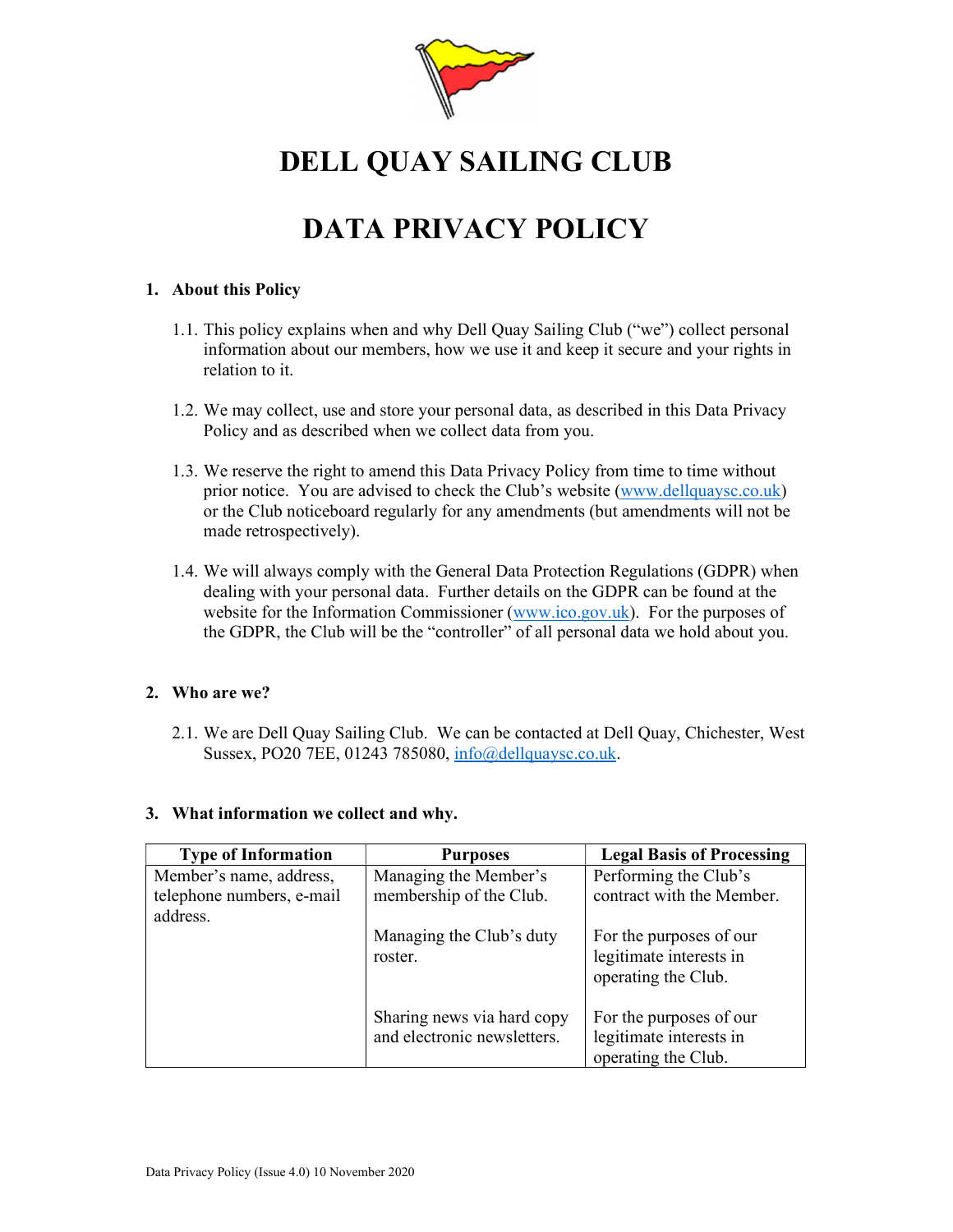| <b>Type of Information</b>                                                                                                                           | <b>Purposes</b>                                                                                              | <b>Legal Basis of Processing</b>                                                                                                        |
|------------------------------------------------------------------------------------------------------------------------------------------------------|--------------------------------------------------------------------------------------------------------------|-----------------------------------------------------------------------------------------------------------------------------------------|
| Member's bank account                                                                                                                                | Managing the Member's                                                                                        | Performing the Club's                                                                                                                   |
| $details1$ .                                                                                                                                         | membership of the Club.                                                                                      | contract with the Member.                                                                                                               |
|                                                                                                                                                      | Managing Club activities.                                                                                    | For the purposes of our<br>legitimate interests in<br>operating the Club.                                                               |
| Committee Member's name,<br>address, telephone numbers,<br>e-mail address, professions,<br>dates of birth, nationality,<br>positions held and dates. | Managing the Club                                                                                            | For the purposes of fulfilling<br>legal obligations as Officers<br>of the Club.                                                         |
| Member's Disclosure and<br>Barring Service (DBS)<br>outcome decisions <sup>2</sup> .                                                                 | Managing Club activities.                                                                                    | For the purposes of fulfilling<br>legal obligations of the<br>Club.                                                                     |
| Emergency contact details.                                                                                                                           | Contacting next of kin in the<br>event of emergency.                                                         | Protecting the Member's<br>vital interests and those of<br>their dependants                                                             |
| Member's name, telephone<br>number, e-mail address,<br>medical information and<br>dietary requirements.                                              | Managing the participation<br>in Club activities.                                                            | For the purposes of our<br>legitimate interests in<br>holding activities for the<br>benefit of members of the<br>Club.                  |
| Member's name, telephone<br>numbers                                                                                                                  | Creating and managing the<br>Club's Membership<br>Directory incorporated into<br>the Club's annual Yearbook. | Consent. We will seek the<br>Member's consent and the<br>Member may withdraw their<br>consent at any time by<br>contacting us by email. |
| Date of birth / age related<br>information.                                                                                                          | Managing membership<br>categories which are age<br>related.                                                  | Performing the Club's<br>contract with the Member.                                                                                      |
|                                                                                                                                                      | Managing the participation<br>in age related Club<br>activities.                                             | For the purposes of our<br>legitimate interests in<br>holding activities for the<br>benefit of members of the<br>Club.                  |
|                                                                                                                                                      | Managing the Club's duty<br>roster.                                                                          | For the purposes of our<br>legitimate interests in<br>operating the Club.                                                               |
| Member's relevant<br>qualifications and<br>experience.                                                                                               | Managing the Club's duty<br>roster.                                                                          | For the purposes of our<br>legitimate interests in<br>operating the Club.                                                               |

<sup>&</sup>lt;sup>1</sup> Only for members selecting to pay by direct debit, and for those that receive re-imbursement for expenses from the Club.<br><sup>2</sup> Only where the Club specifically requests a DBS check so that the Member can assist with Junior activities.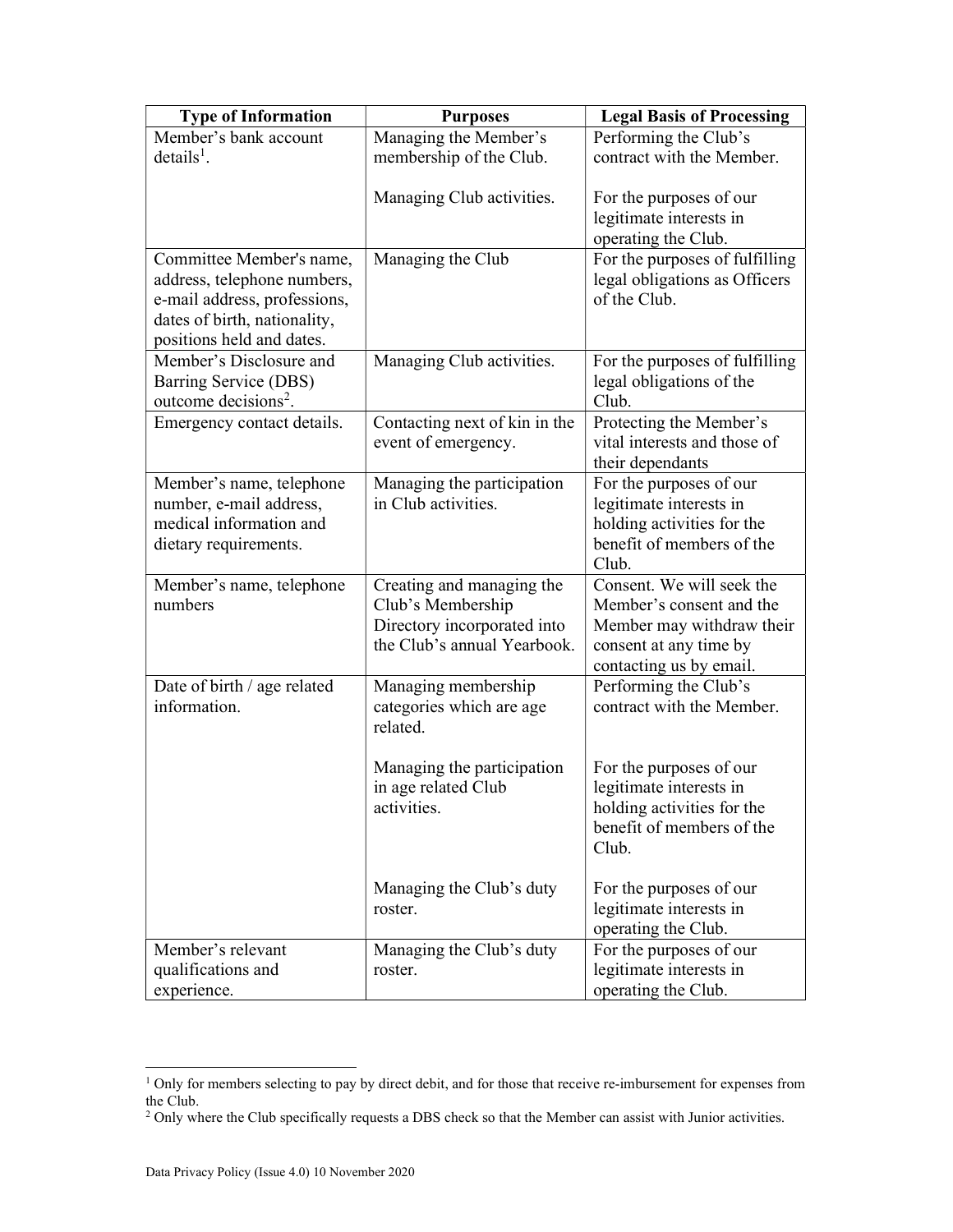| <b>Type of Information</b>                                      | <b>Purposes</b>                                                                                                                                                                                | <b>Legal Basis of Processing</b>                                                                                               |
|-----------------------------------------------------------------|------------------------------------------------------------------------------------------------------------------------------------------------------------------------------------------------|--------------------------------------------------------------------------------------------------------------------------------|
| Member's name, boat class,                                      | Managing the berthing and                                                                                                                                                                      | For the purposes of our                                                                                                        |
| boat name and sail number.                                      | mooring spaces.                                                                                                                                                                                | legitimate interests in                                                                                                        |
|                                                                 |                                                                                                                                                                                                | operating the Club.                                                                                                            |
|                                                                 | Managing race entries and<br>race results.                                                                                                                                                     | For the purposes of our<br>legitimate interests in<br>holding races for the benefit<br>of members of the Club.                 |
|                                                                 | Sharing race results with<br>other clubs, class<br>associations, and the RYA,<br>publishing race results on<br>the Club website, and<br>providing race results to<br>local and national media. | For the purposes of our<br>legitimate interests in<br>promoting the Club.                                                      |
| Non-member's name, boat<br>class, boat name and sail<br>number. | Managing race entries and<br>race results.                                                                                                                                                     | For the purposes of our<br>legitimate interests in<br>holding races for the benefit<br>of members and visitors to<br>the Club. |
|                                                                 | Sharing race results with<br>other clubs, class<br>associations, and the RYA,<br>publishing race results on<br>the Club website, and<br>providing race results to<br>local and national media. | For the purposes of our<br>legitimate interests in<br>promoting the Club.                                                      |
| Member's name and e-mail                                        | Passing to the RYA for the                                                                                                                                                                     | For the purposes of our                                                                                                        |
| address whilst a current                                        | RYA to conduct surveys of                                                                                                                                                                      | legitimate interests in                                                                                                        |
| member of the Club.                                             | Members of the Club (see                                                                                                                                                                       | operating the Club and / or                                                                                                    |
|                                                                 | Para 5.3 below).                                                                                                                                                                               | the legitimate interests of the<br>RYA in its capacity as the                                                                  |
|                                                                 |                                                                                                                                                                                                | national body for all forms<br>of boating.                                                                                     |
| Photos and videos of                                            | Publishing on the Club                                                                                                                                                                         | Consent <sup>3</sup> . We will seek the                                                                                        |
| members and their boats                                         | website and social media                                                                                                                                                                       | Member's consent and the                                                                                                       |
| (including webcam images).                                      | pages and using in press                                                                                                                                                                       | Member may withdraw their                                                                                                      |
|                                                                 | releases.                                                                                                                                                                                      | consent at any time by                                                                                                         |
| <b>Closed Circuit Television</b>                                | Protecting the Member's                                                                                                                                                                        | contacting us by email.<br>For the purposes of our                                                                             |
| (CCTV) images                                                   | and Club's property.                                                                                                                                                                           | legitimate interests in                                                                                                        |
|                                                                 |                                                                                                                                                                                                | operating the Club.                                                                                                            |

<sup>&</sup>lt;sup>3</sup> Where the club needs Consent as the lawful basis for processing personal data, this is an individual requirement for all members. For children aged under 13, consent is required from whoever holds parental responsibility for the child.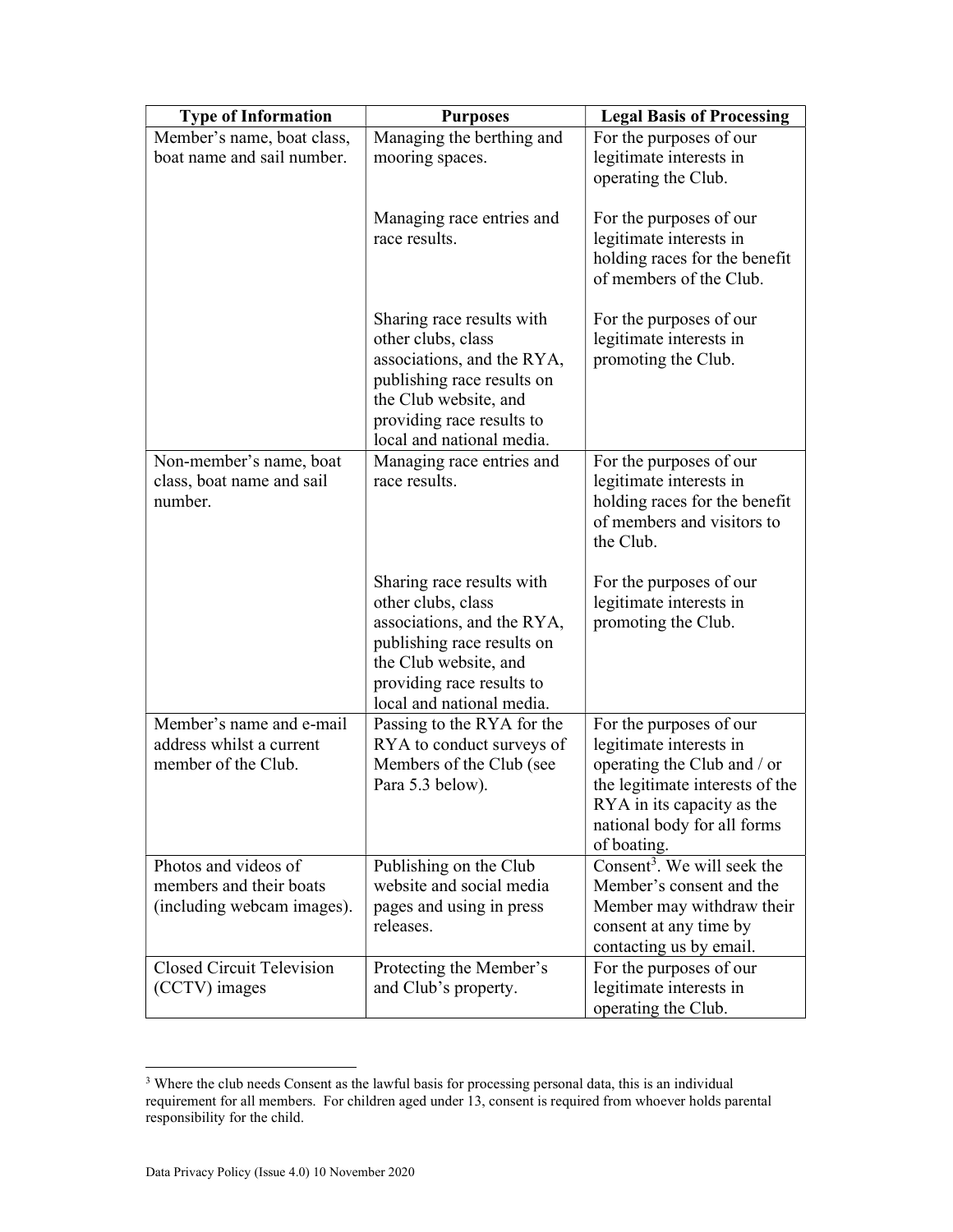| <b>Type of Information</b>  | <b>Purposes</b>             | <b>Legal Basis of Processing</b> |
|-----------------------------|-----------------------------|----------------------------------|
| Name, telephone number      | Replying to enquiries about | For the purposes of our          |
| and e-mail address of       | Club membership and/or      | legitimate interests in          |
| members of the public       | activities.                 | promoting the Club and           |
| making club enquiries.      |                             | recruitment of Members.          |
| Instructor's name, address, | Managing instruction at the | For the purposes of our          |
| e-mail address, telephone   | Club.                       | legitimate interests in          |
| number and relevant         |                             | ensuring that we can contact     |
| qualifications and/or       |                             | those offering instruction.      |
| experience.                 |                             |                                  |
| Contractor's name, address, | Managing the supply of      | For the purposes of our          |
| e-mail address, telephone   | goods and services to the   | legitimate interests in          |
| number and details of the   | Club.                       | ensuring the efficient           |
| goods and services offered  |                             | operation of the Club.           |
| by the Contractor.          |                             |                                  |

### 4. How we protect your personal data.

- 4.1. We will not transfer your personal data outside the EU without your consent.
- 4.2. We have implemented generally accepted standards of technology and operational security in order to protect personal data from loss, misuse or unauthorised alteration or destruction.
- 4.3. Please note, however, the following:
	- 4.3.1. Where you are transmitting information to us over the internet or via e-mail, this can never be guaranteed to be 100% secure.
	- 4.3.2. As a volunteer club, the majority of data processing is undertaken away from the club premises and on personal computers and electronic devices. Wherever possible, cloud storage and processing is used, but there will be instances where data is stored on personal devices. All members involved with data processing have been informed about device security and password protection.
- 4.4. We will notify you promptly in the event of any breach of your personal data which might expose you to serious risk.

#### 5. Who else has access to the information you provide us?

- 5.1. We will never sell your personal data. We will not share your personal data with any third parties without your prior consent (which you are free to withhold) except where required to do so by law or as set out in the table above or paragraphs 5.2 to 5.5 below.
- 5.2. We may pass your personal data to third parties who are service providers, agents and subcontractors to us for the purposes of completing tasks and providing services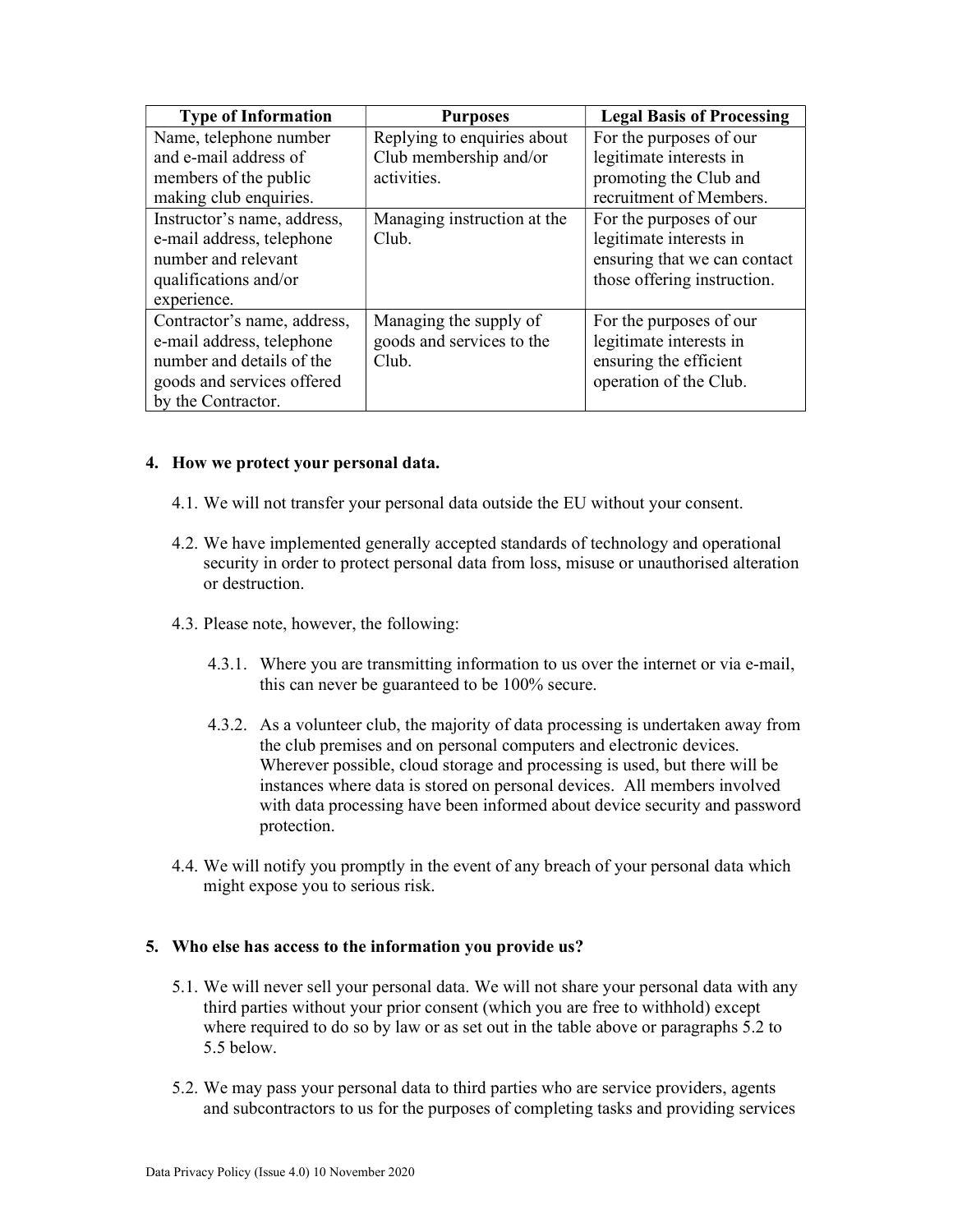to you on our behalf (e.g. to print newsletters and send you mailings). However, we disclose only the personal data that is necessary for the third party to deliver the service and we will have a contract in place that requires them to keep your information secure and not to use it for their own purposes. It is possible that third parties may themselves engage others (subprocessors) to process your data. Where this is the case third parties will be required to have contractual arrangements with their sub-processor(s) that ensure your information is kept secure and not used for their own purposes.

- 5.3. We may also pass your personal data to the RYA for the purposes of carrying out surveys when it is in the legitimate interest of the club and the RYA to do so. The RYA may use third parties to carry out the surveys but disclose only the personal data that is necessary for the third party to do so and will have a contract in place that require the third party to keep your information secure and not to use it for their own purposes.
- 5.4. Information relating to company directors is provided to Companies House and is made available to the public. Information will include name, address, occupation, nationality and date of birth, and will be retained by Companies House indefinitely. More information can be found here https://www.gov.uk/government/organisations/companies-house/about/personalinformation-charter
- 5.5. We use a number of third party providers to assist with Club administration. The providers and links to their Privacy Policies are set out below:
	- 5.5.1. Sailing Club Manager for membership system https://www.sailingclubmanager.com/terms/privacy-policy
	- 5.5.2. Dutyman for duty roster https://dutyman.biz/privacy/
	- 5.5.3. HalSail for race results https://www.halsail.com/Help (select Terms and Condition of Use for HalSail)
	- 5.5.4. Constant Contact for e-newsletters https://www.constantcontact.com/uk/legal/privacy-statement
	- 5.5.5. Jotform for activity registration https://www.jotform.com/privacy

#### 6. How long do we keep your information?

6.1. We will hold your personal data on our systems for as long as you are a member of the Club and for as long afterwards as it is in the Clubs' legitimate interest to do so, or for as long as we are required to comply with our legal obligations. We will review your personal data every year to establish whether we are still entitled to process it. If we decide that we are not entitled to do so, we will stop processing your personal data except that we will retain your personal data in an archived form in order to be able to comply with future legal obligations e.g. defence of legal claims.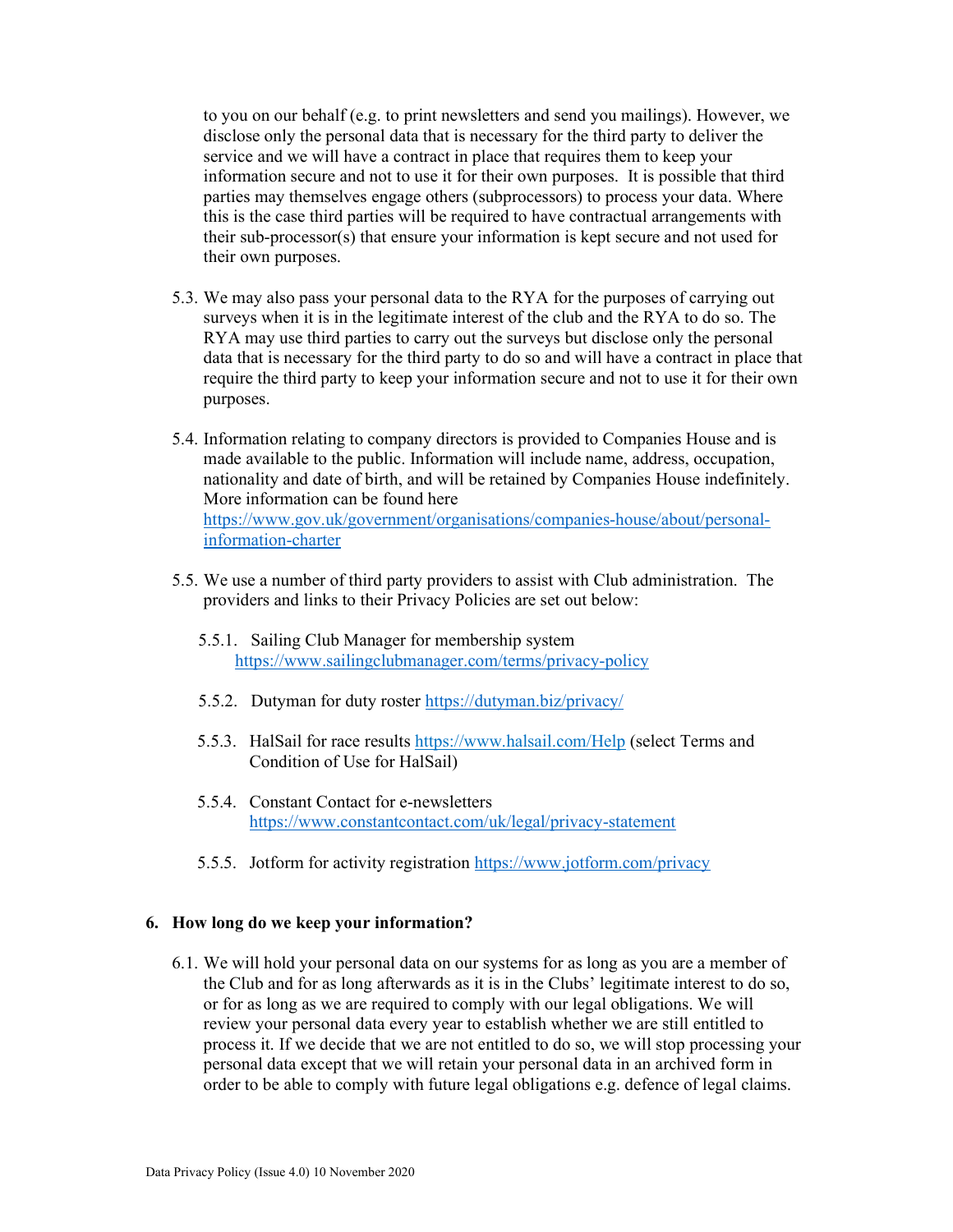- 6.2. If, after you cease to be a member of the Club, you ask to remain on the newsletter mailing list, then we will continue to store your name and email address for this purpose until you ask for them to be deleted.
- 6.3. Records of your race positions and trophies awarded will be retained in the Club archives both while you are a Member and after you have resigned your membership of the Club.
- 6.4. We securely destroy all financial information once we have used it and no longer need it.

## 7. Your rights

- 7.1. It is important that you understand what rights you have in respect of the Personal Data and Special Category Personal Data that we hold about you. To let us know that you wish us to exercise any of your rights outlined below please contact our Data Protection Manager (subscription@dellquaysc.co.uk).:
	- 7.1.1. The right to be informed (knowing how we will use your data). You have the right to be told how we will use your Personal Data – which is set out in this Privacy Policy.
	- 7.1.2. The right of access (being provided with copies of your data). You have the right to ask us to provide you with a copy of your Personal Data. We will supply any information you ask for as soon as possible but may take up to 1 month once we are satisfied as to your identity. We will not charge you for this. This is called a data subject access request.
	- 7.1.3. The right to rectification (changing incorrect information we hold). If you believe our records are inaccurate you have the right to ask for those records concerning you to be updated. Contact details for any requests can be found below.
	- 7.1.4. The right to be forgotten (erasure) (requesting deletion of your Personal Data). In some cases, you have the right to be forgotten (i.e. to have your Personal Data deleted from our database).
	- 7.1.5. The right to restrict processing (limiting how we use your data). In certain situations you have the right to ask for processing of your Personal Data to be restricted because there is some disagreement about its accuracy or legitimate usage.
	- 7.1.6. The right to data portability (moving your data in a useable format). You have the right to request the Personal Data you provided to us, in a structured, commonly used and machine-readable format and/or transmit that data to a third party - in certain situations.
	- 7.1.7. The right to object (when we must stop processing your data). You have the right to object to us processing data purely for our legitimate interests. If